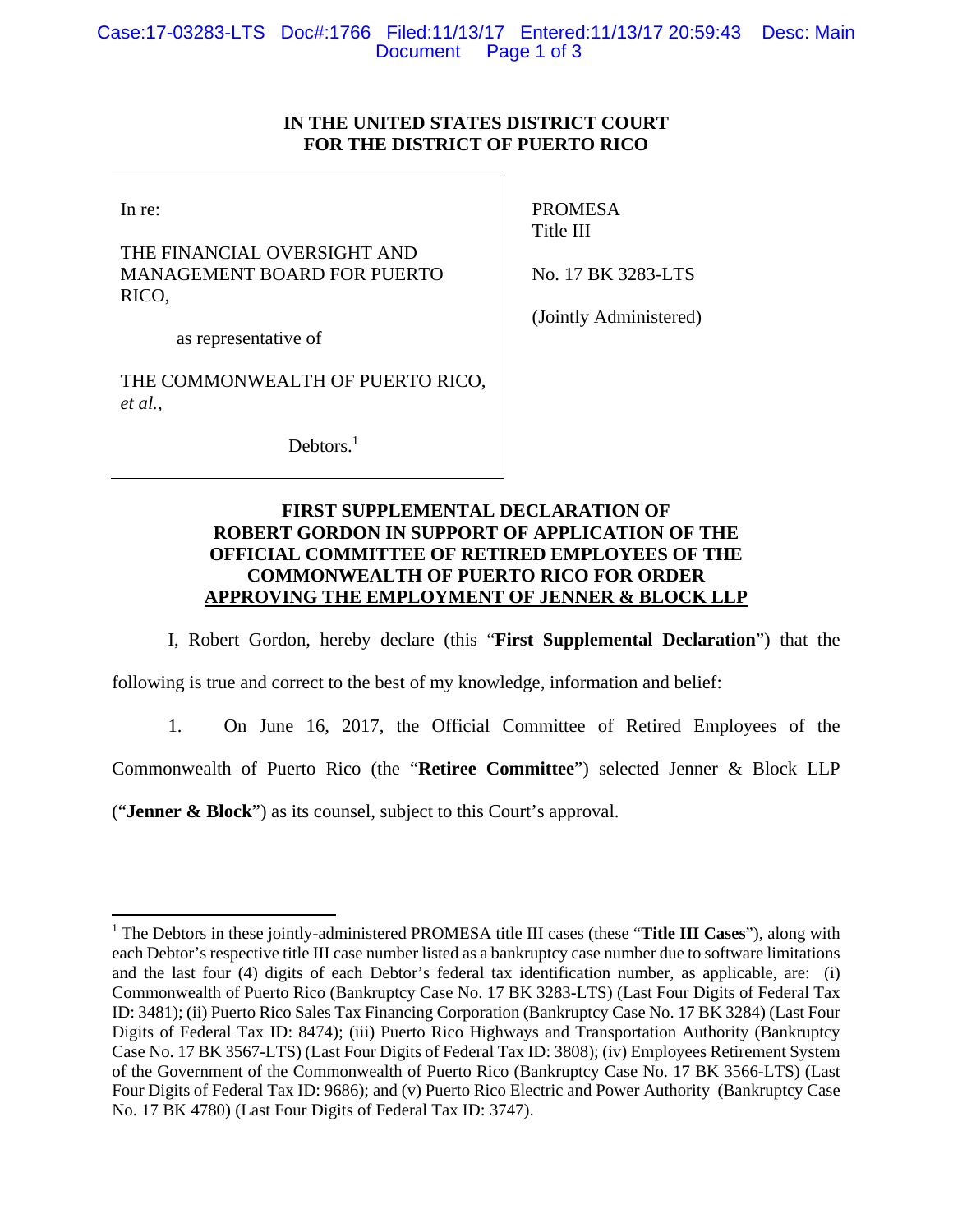## Case:17-03283-LTS Doc#:1766 Filed:11/13/17 Entered:11/13/17 20:59:43 Desc: Main Document Page 2 of 3

2. On July 19, 2017, the Retiree Committee filed with the Court its *Application of the Official Committee of Retired Employees of the Commonwealth of Puerto Rico for Order Approving the Employment of Jenner & Block LLP*. (Dkt. No. 670-1, the "**Application**.") Attached as Exhibit A to the Application is the *Declaration of Robert Gordon in Support of Application of the Official Committee of Retired Employees of the Commonwealth of Puerto Rico for Order Approving the Employment of Jenner & Block LLP*. (Dkt. No. 670-2, the "**Original Declaration**.")

3. On August 10, 2017, this Court entered an Order approving the Retiree Committee's employment of Jenner & Block. (Dkt. No. 1002.)

4. In the Original Declaration, I stated that I would amend my declaration upon learning that: (a) any of the representations made therein was incorrect, or (b) there was any change of circumstance relating thereto. Accordingly, I now submit this First Supplemental Declaration to supplement, but not to supersede in any way, the Original Declaration.

5. Through Jenner & Block's new client intake process, the firm has identified the following new connections:

- a. Jenner & Block has been retained by New York Governor Andrew Cuomo on a pro bono basis to assist the Office of Puerto Rico Governor Ricardo Rosselló in its preparation of a damage assessment and request for federal recovery funding for hurricane recovery efforts.
- b. OZ Management is a Jenner & Block client on one or more unrelated matters.
- c. Microsoft is a Jenner & Block client on one or more unrelated matters.

6. Microsoft became a Jenner & Block client after I filed my Original Declaration. Similarly, Jenner & Block was retained to assist in the preparation of the report to Governor Rosselló after I filed my Original Declaration.